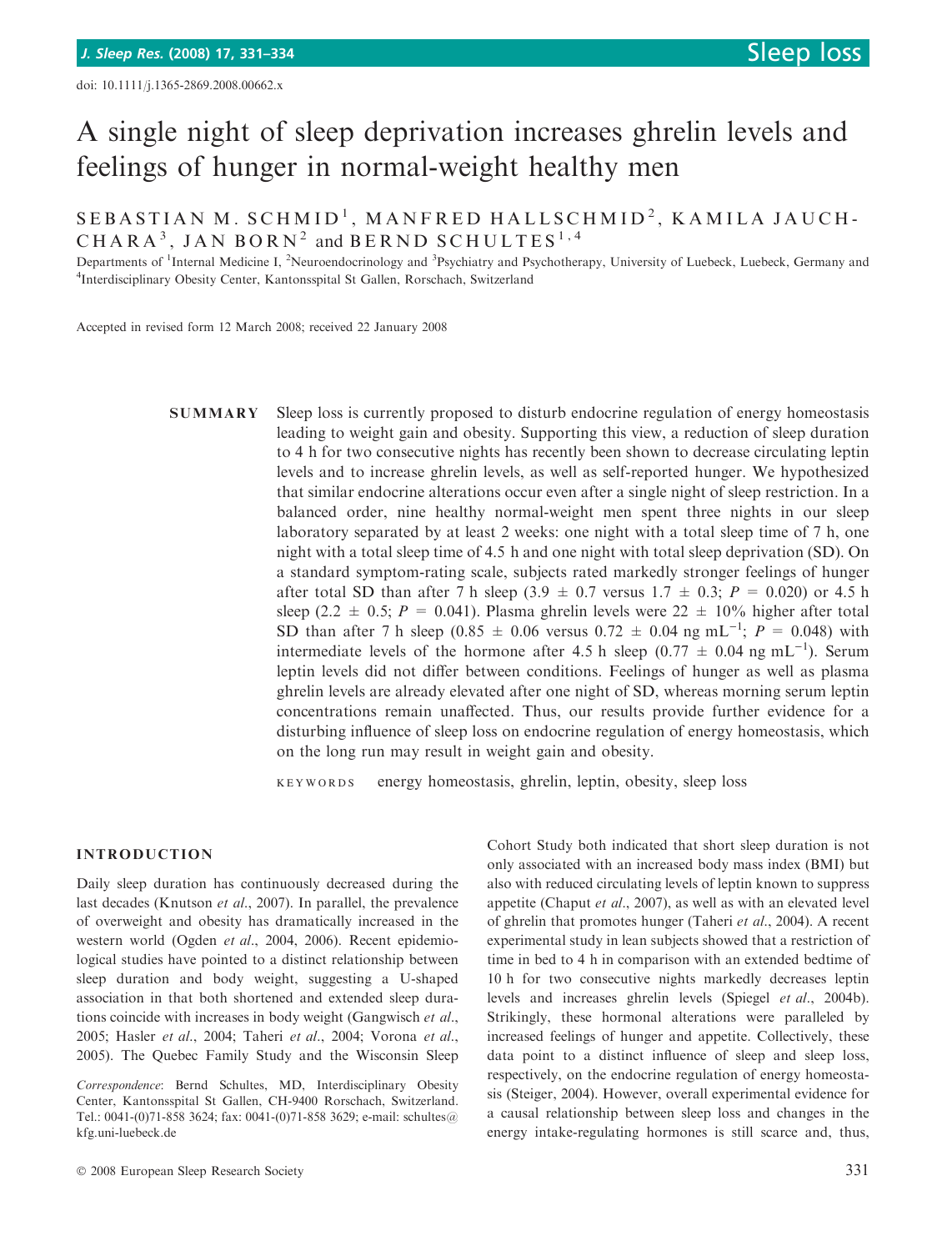strongly in need of further examination. In order to further elucidate the acute influence of short-term sleep curtailment on leptin and ghrelin secretion, we determined fasting morning levels of these hormones in nine normal-weight men after a night of 7 h sleep, a night of 4.5 h sleep and a night of total sleep deprivation (SD).

## METHODS

Subjects were 10 healthy young men. Due to problems with blood sampling, data from one man were excluded. The remaining nine subjects' age was between 20 and 40 years (mean  $\pm$  SEM: 24.2  $\pm$  1.0 years). The BMI ranged between 20.7 and 25.0 kg m<sup>-2</sup> (23.8  $\pm$  0.6 kg m<sup>-2</sup>). All subjects reported a stable body weight  $(\pm 1 \text{ kg})$  within the last 3 months and did not follow a particular diet. Only subjects with a regular sleep–wake cycle were included. Shift workers were excluded from participation. All participants were instructed not to deviate from their regular sleep and eating habits during the study. To furthermore avoid any systematic influence of potential alterations in sleep habits during the study period, subjects were examined in randomized, balanced order in the different conditions. Self-reported habitual sleep time was 7–8 h (mean  $\pm$  SEM: 459  $\pm$  7 min) with time to bed ranging between 22:00–00:00 hours (23:16 hours  $\pm$  5 min) and wake-up time ranging between 06:00–08:00 hours (07:07 hours  $\pm$  10 min). The examinations reported here were part of larger study designed to test effects of sleep on hypoglycaemia counter-regulation (Schmid et al., 2007). The study protocol was approved by the ethics committee of the University of Lübeck, and all participants gave written informed consent.

Subjects were examined on three different conditions spaced at least 2 weeks apart and performed in a balanced order. Conditions were as follows: (i) a night of total SD, (ii) a night of sleep time restriction to 4.5 h during the first part of the night and (iii) a night with 7 h of sleep.

Participants were instructed not to consume caffeine (for 10 h) and alcohol (for 24 h) on the day before the experiments, and to avoid extraordinarily intense physical activity. Compliance with these instructions was assessed by systematically interviewing the subjects before each experimental night. After arrival at 21:00 hours at the research unit, subjects were allowed only to drink water but to abstain from any intake of food until the end of the experiment. In the 7- and 4.5-h sleep conditions, subjects went to bed following the preparation of polysomnographical recordings. Until lights were turned off at 22:30 hours, they read and talked to the experimenter. Depending on the experimental condition, subjects were awakened either after 5 h or 7.5 h of bed time. In these conditions, subjects slept on average approximately 4.5 and 7.0 h, respectively. In the 4.5-h sleep condition, participants were not informed before that sleep ended after 4.5 h, so that early awakening took them by surprise. During the rest of the night, subjects read and watched a movie in a sitting position within the laboratory illuminated by standard office lighting

 $(\sim 500 \text{ lx})$ . Brisk physical activities were not allowed. The same setting was used during total SD. Sleep was recorded polysomnographically in both sleep conditions. Sleep recordings were analysed offline according to standard criteria by Rechtschaffen and Kales (Rechtschaffen and Kales, 1968). During SD, subjects were monitored by the experimenter throughout the night.

Blood samples for determination of serum leptin and plasma ghrelin levels were drawn at 07:00 and 07:30 hours. Immediately thereafter, subjects rated their feelings of hunger from 0 (not at all) to 9 (severely) on a standard symptom questionnaire (Schultes et al., 2005). Serum leptin concentrations (Human Leptin RIA KIT; Linco Research, St Charles, MO, USA) and total plasma ghrelin concentrations [Ghrelin (total) RIA KIT] were determined in duplicate by radio-immunoassay with the following intra-assay and inter-assay coefficients of variation (CV) and limit of sensitivity (LOS), respectively: leptin,  $CV < 8.3$  and  $< 6.2\%$ , respectively, and LOS 0.5 ng mL<sup>-1</sup>; ghrelin, CV < 10.0 and 14.7%, respectively, and LOS 93 pg  $mL^{-1}$ . For statistical analysis, ANOVA for repeated measures were performed including the factor 'sleep' (for the different sleep conditions) and 'time' (for measurements at 7:00 and 7:30 hours). Because there was neither a significant ( $P < 0.05$ ) 'time' main effect nor a significant 'sleep'  $\times$  'time' interaction in any of the analyses, values obtained at 07.00 and 07.30 hours were averaged and thus reported here.

## RESULTS

In the 7-h sleep condition, subjects slept on average  $418 \pm 11$  min, while they slept  $275 \pm 9$  min in the 4.5-h sleep condition. Sleep latency was  $20 \pm 4$  min in the 7-h sleep condition and 26  $\pm$  7 min in the 4.5-h sleep condition (P = 0.20). Hunger ratings indicated that subjects perceived stronger feelings of hunger after total SD than after 7 h sleep  $(3.9 \pm 0.7 \text{ versus } 1.7 \pm 0.3; P = 0.020) \text{ or } 4.5 \text{ h sleep } (2.2 \pm 1.7)$ 0.5;  $P = 0.041$ ; Fig. 1a). The difference in self-rated hunger between the 7- and 4.5-h sleep condition was not significant  $(P = 0.34)$ .

Overall anova pointed to an effect of the sleep condition on plasma ghrelin levels ( $P = 0.075$ ; Fig. 1b). Pairwise comparisons revealed that mean plasma ghrelin levels were  $22 \pm 10\%$ higher after total SD than after 7 h sleep (0.85  $\pm$  0.06 versus  $0.72 \pm 0.04$  ng mL<sup>-1</sup>;  $P = 0.048$ ). Compared with the 7-h sleep condition, mean plasma ghrelin levels were also increased by  $11 \pm 5\%$  after 4.5 h sleep. However, this elevation was of small size only and failed to reach significance  $(0.77 \pm 1)$ 0.04 ng mL<sup>-1</sup>;  $P = 0.076$ ). In contrast to ghrelin levels, serum leptin levels remained completely unaffected by sleep restriction or deprivation ( $P = 0.93$ , for 'sleep' main effect; Fig. 1c).

Interestingly, correlation analyses (Pearson) showed a positive correlation ( $r = 0.66$ ;  $P = 0.05$ ) between the percent differences in mean ghrelin levels between the total SD and the 7-h sleep condition on the one hand and the difference in mean hunger ratings between the two conditions on the other hand.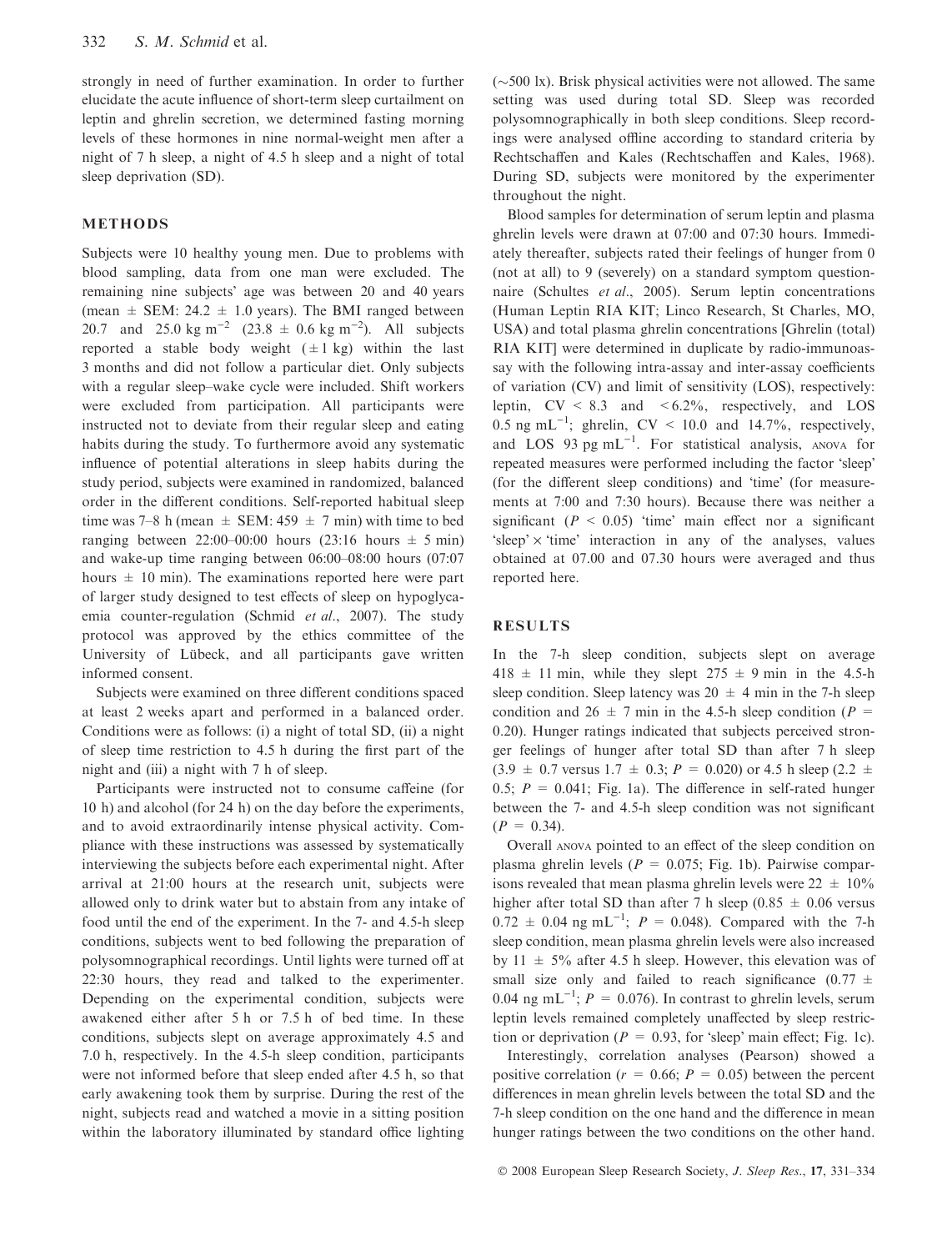

Figure 1. Mean  $\pm$  SEM values of perceived feelings of hunger (a), plasma concentration of ghrelin (b) and serum concentration of leptin (c). Hunger was rated by and blood samples were taken from nine healthy men at 07:00 and 07:30 hours after a night with 7 h of sleep (white bars), after a night with only 4.5 h of sleep (grey bars), and after a night without sleep (sleep deprivation, black bars). Data shown represent averaged values assessed at the two points in time.  $*P < 0.05$ ,  $(*)P = 0.08$ .

## DISCUSSION

We report that a single night of total SD acutely increases feelings of hunger and plasma levels of the hunger-promoting hormone ghrelin in normal-weight healthy men. A more subtle reduction of sleep duration by 2.5 h was revealed to induce smaller changes in the same direction, which, however,

remained non-significant. While present results overall support a tight relationship between ghrelin levels, feelings of hunger and sleep duration, it must be emphasized that our results cannot be extrapolated to longer periods of sleep loss.

Our results on ghrelin levels are well in line with a previous report of elevated ghrelin levels after two consecutive days of sleep reduction to 4 h per night (Spiegel *et al.*, 2004b). However, in contrast to that study where sleep restriction also induced a clear-cut reduction of leptin levels, leptin levels in our study remained unchanged after sleep restriction or deprivation. Another study also by van Cauter's group revealed a distinct reduction of mean levels, maximal levels and rhythm amplitude in 24-h leptin profiles after six nights of  $\sim$ 4 h sleep when compared with profiles after six nights of  $\sim$ 9 h recovery sleep (Spiegel *et al.*, 2004a). An 88-h period of total SD reduced the diurnal amplitude of leptin (Mullington et al., 2003). In combination, those and our data suggest a temporally graded response of hormones that regulate energy intake to increasing periods of SD with ghrelin already boosted by a single night of sleep loss and leptin levels not affected until after longer periods of SD. Alternatively, the lacking leptin response might reflect the inert nature of leptin release. Two measurements in the morning after SD may not have been sufficient to assess potential slower, gradual decreases in leptin levels, which might be an important limitation of our study. Considering that ghrelin is primarily associated with short-term regulation of food intake whereas leptin is rather regarded a tonic signal (Strubbe and van Dijk, 2002), the differential response of the two hormones to distinct patterns of sleep loss might serve to adjust eating behaviour to the actual state of sleep deficiency.

While increased feelings of hunger after sleep restriction in our study may have been triggered by elevated ghrelin levels, other mechanisms could likewise account for this observation. For instance, central nervous glucose utilization is known to be distinctly higher during wakefulness than during sleep, especially slow-wave sleep (Maquet, 1995; Maquet et al., 1990). Thus, it may well be that a higher energy demand of the brain during prolonged wakefulness has evoked the increase in subjective feelings of hunger in our study.

Overall, our findings add to the as yet scarce experimental evidence that sleep affects the endocrine regulation of energy homeostasis. They corroborate the assumption of a tight connection between sleep–wake regulation and metabolic parameters (Knutson et al., 2007). However, as the present as well as previous findings (Mullington et al., 2003; Spiegel et al., 2004a,b) were exclusively obtained in normal-weight healthy men, experimental studies now need to be extended to women and obese subjects.

#### ACKNOWLEDGEMENTS

We are grateful to Nadine Bandorf, Christiane Otten and Ingrid von Lützau for their expert and invaluable laboratory assistance. Experiments were supported by the Deutsche Forschungsgemeinschaft (SFB 654: 'Plasticity and Sleep').